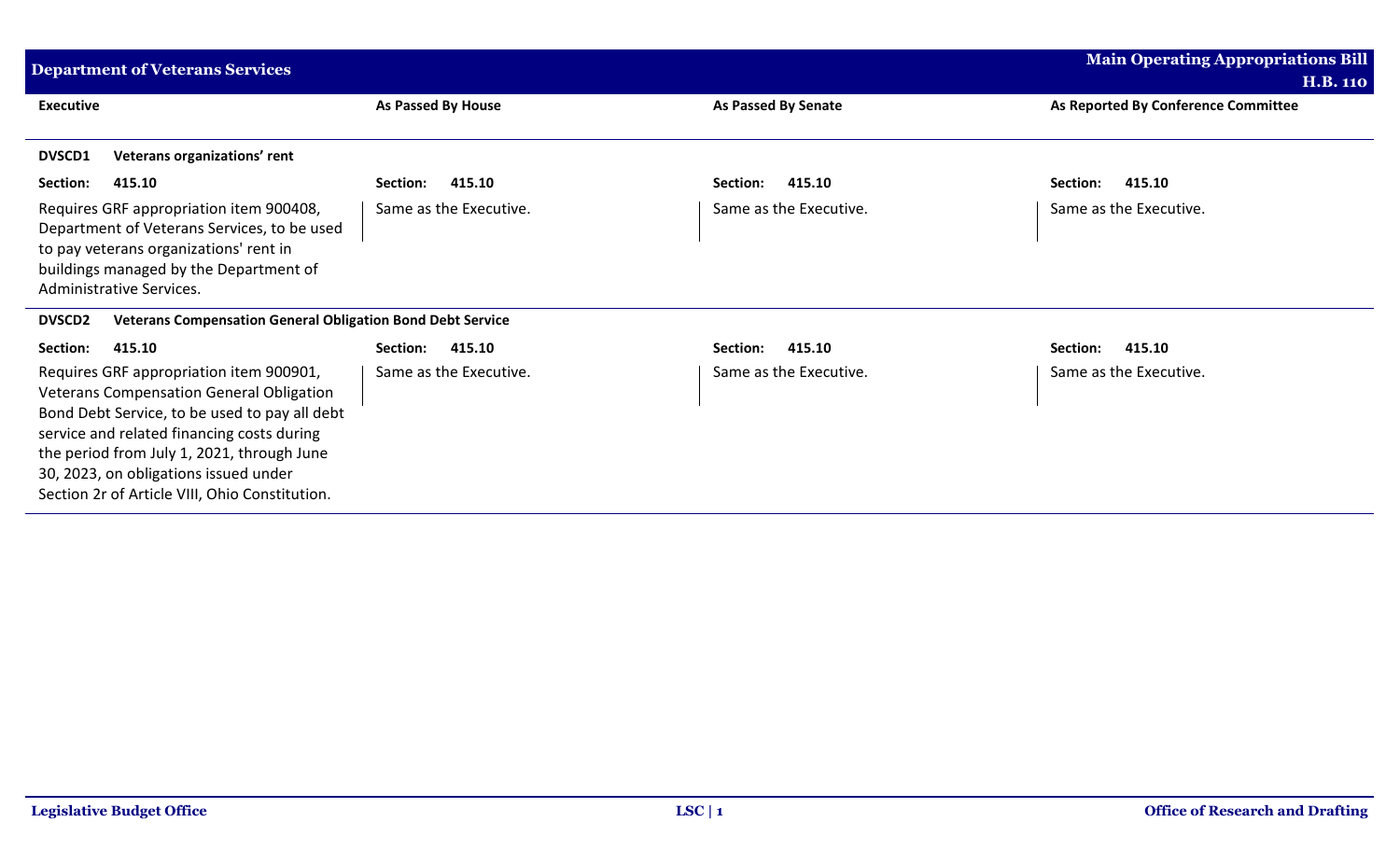| <b>Department of Veterans Services</b>                                              |                                                                                                                                                                                                                                                                                                                                                                                                                                                                                                                                                                    |                                                                                                                                                                                                                                                                                                                                                                                                                              | <b>Main Operating Appropriations Bill</b><br><b>H.B. 110</b> |
|-------------------------------------------------------------------------------------|--------------------------------------------------------------------------------------------------------------------------------------------------------------------------------------------------------------------------------------------------------------------------------------------------------------------------------------------------------------------------------------------------------------------------------------------------------------------------------------------------------------------------------------------------------------------|------------------------------------------------------------------------------------------------------------------------------------------------------------------------------------------------------------------------------------------------------------------------------------------------------------------------------------------------------------------------------------------------------------------------------|--------------------------------------------------------------|
| <b>Executive</b>                                                                    | As Passed By House                                                                                                                                                                                                                                                                                                                                                                                                                                                                                                                                                 | <b>As Passed By Senate</b>                                                                                                                                                                                                                                                                                                                                                                                                   | As Reported By Conference Committee                          |
| <b>Uniforms to Unions</b><br><b>DVSCD3</b>                                          |                                                                                                                                                                                                                                                                                                                                                                                                                                                                                                                                                                    |                                                                                                                                                                                                                                                                                                                                                                                                                              |                                                              |
|                                                                                     | 415.10<br>Section:                                                                                                                                                                                                                                                                                                                                                                                                                                                                                                                                                 |                                                                                                                                                                                                                                                                                                                                                                                                                              |                                                              |
| No provision.                                                                       | Earmarks \$150,000 in each fiscal year from<br>GRF appropriation item 900408, Department<br>of Veterans Services, to make grants to the<br>AFL-CIO for the Uniforms to Unions Ohio<br>initiative and to hire an employee to run and<br>promote the grant program. Specifies that,<br>to the extent possible, the employee should<br>be a veteran of the armed forces of the<br>United States. Requires grant funds to be<br>used to recruit, retain, assist, and support<br>National Guard, reserve, and active duty<br>military member and veteran participation. | No provision.                                                                                                                                                                                                                                                                                                                                                                                                                | No provision.                                                |
| <b>Volunteers of America Cleveland shelter for female veterans</b><br><b>DVSCD4</b> |                                                                                                                                                                                                                                                                                                                                                                                                                                                                                                                                                                    |                                                                                                                                                                                                                                                                                                                                                                                                                              |                                                              |
|                                                                                     |                                                                                                                                                                                                                                                                                                                                                                                                                                                                                                                                                                    | 415.10<br>Section:                                                                                                                                                                                                                                                                                                                                                                                                           | 415.10<br>Section:                                           |
| No provision.                                                                       | No provision.                                                                                                                                                                                                                                                                                                                                                                                                                                                                                                                                                      | Earmarks \$200,000 in fiscal year 2022 from<br>GRF appropriation item 900408, Department<br>of Veterans Services, to be distributed to<br>Volunteers of America to construct<br>temporary housing for female veterans in<br>need and to provide related services to Ohio<br>female veterans at their facility located in<br>Cuyahoga County. Requires all of this<br>funding to be spent in Ohio on Ohio female<br>veterans. | Same as the Senate.                                          |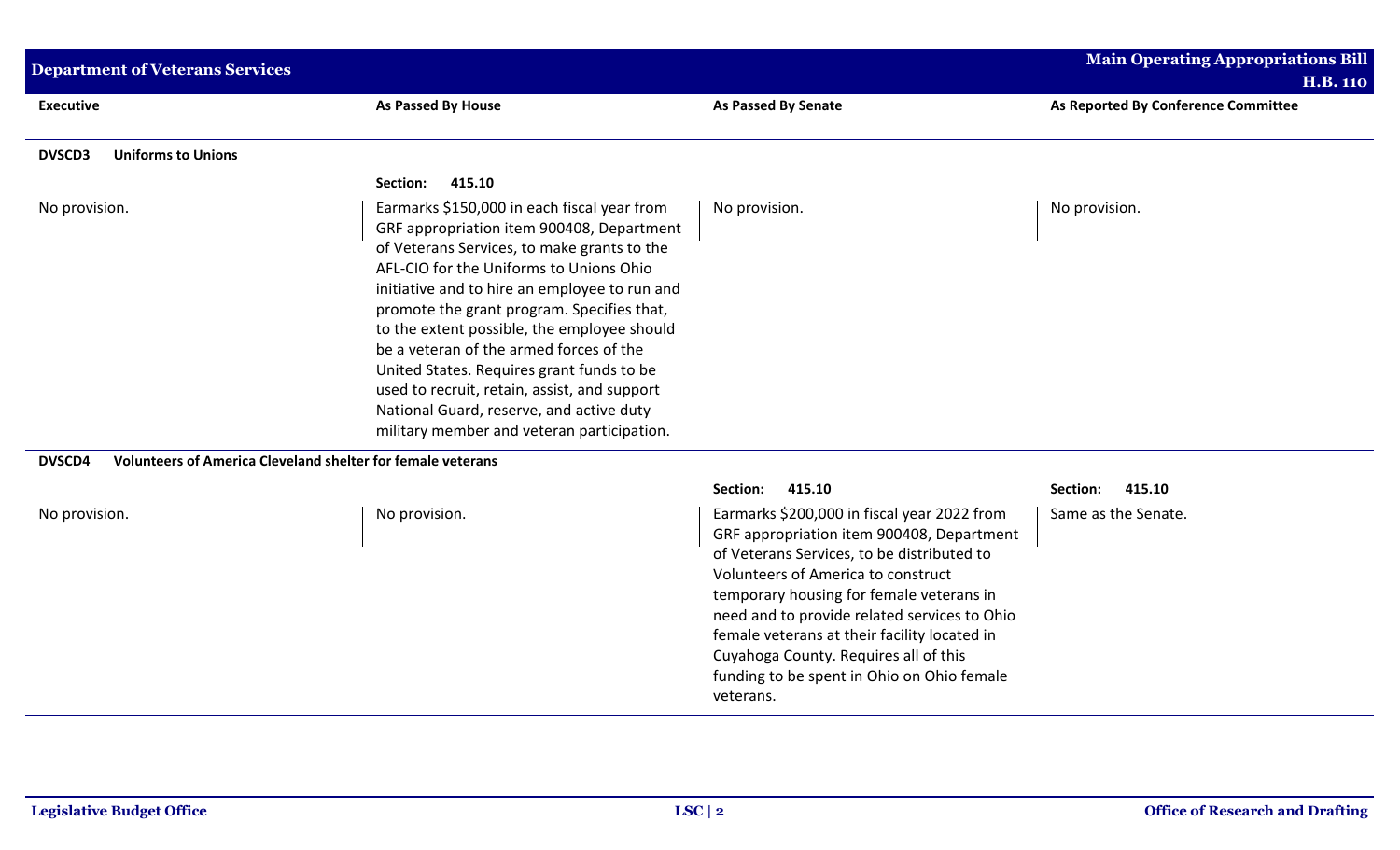| <b>Department of Veterans Services</b> | <b>Main Operating Appropriations Bill</b><br><b>H.B. 110</b> |                                                                                                                                                                                                                                                                                           |                                     |  |
|----------------------------------------|--------------------------------------------------------------|-------------------------------------------------------------------------------------------------------------------------------------------------------------------------------------------------------------------------------------------------------------------------------------------|-------------------------------------|--|
|                                        |                                                              |                                                                                                                                                                                                                                                                                           |                                     |  |
| <b>Executive</b>                       | As Passed By House                                           | As Passed By Senate                                                                                                                                                                                                                                                                       | As Reported By Conference Committee |  |
|                                        |                                                              |                                                                                                                                                                                                                                                                                           |                                     |  |
| <b>DVSCD5</b><br>Save a Warrior        |                                                              |                                                                                                                                                                                                                                                                                           |                                     |  |
|                                        |                                                              | Section:<br>415.10                                                                                                                                                                                                                                                                        | Section:<br>415.10                  |  |
| No provision.                          | No provision.                                                | Earmarks \$100,000 in each fiscal year from<br>GRF appropriation item 900408, Department<br>of Veterans Services, to be distributed to<br>Save a Warrior to provide post-traumatic<br>stress rehabilitation services to Ohio<br>veterans at their facility located in Highland<br>County. | Same as the Senate.                 |  |